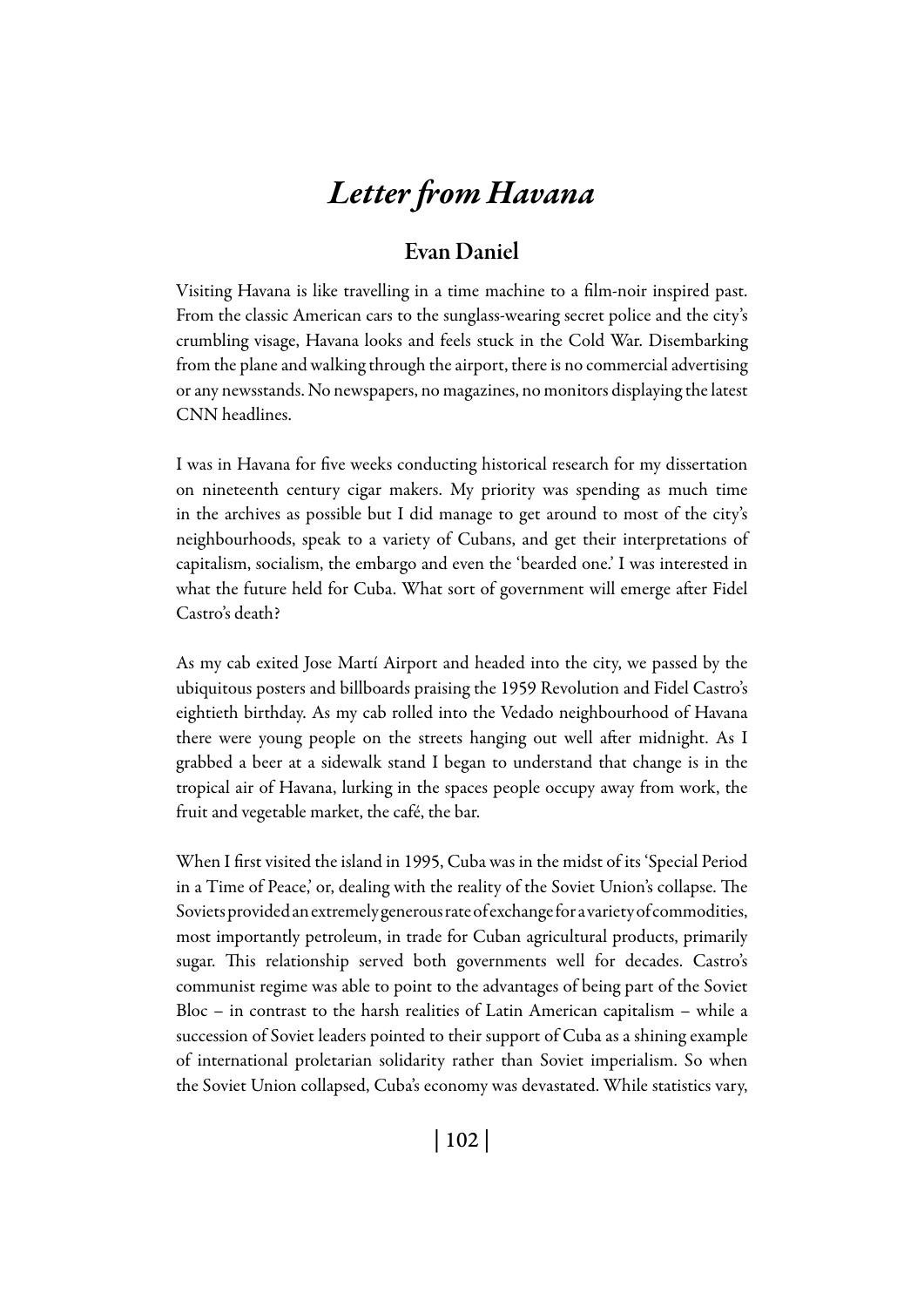## DANIEL | Letter from Havana

academics and analysts on the left and right agree the impact was immense. Robin Blackburn, writing in *New Left Review*, estimated that between 1989 and 1993 Cuba's exports dropped by 70 percent and imports 75 percent, while the Hoover Institution's William Ratliff calculated that the volume of Soviet support had been between a quarter and a third of Cuban GDP. [1]

Since the fall of world communism change has been happening in Cuba from above and from below. The regime was swayed to implement a number of economic reforms during the 'Special Period,' including allowing farmers to sell their surplus in local markets after providing a quota to the state, devolving government-controlled state farms into cooperatives and setting up other small cooperative enterprises. The government also began a process of *cuentapropism*, or self-employment, permitting the sales of arts and crafts, allowing licensed individuals to rent rooms to tourists in *casas particulares* or starting small restaurants, called *paladares*, in their homes. The government also expanded its organic farms and biotech capabilities as petrochemicals were in extremely short supply. In 1993 the use of the U.S. dollar was openly permitted by Castro to allow needed hard currency to enter the country. In 1994 a second currency, the convertible peso or C.U.C., was introduced to combat the growing black market trade in dollars. [2]

In addition to state-initiated efforts there was also pressure from below. Campesinos started farming uncultivated land without government permission, and food riots occurred in Havana. [3] Lastly, and most crucial for the regime's economic stability, it slowly began to allow foreign investment in the tourism sector. When I visited in 1995, these developments were at the beginning stages. Today, while certainly not on the scale one finds in other Caribbean islands such as Puerto Rico and Jamaica, the difference is plainly visible to any traveller as well as the Cuban people.

For instance, during the 1990s it was next to impossible to find anything on store shelves. One didn't even find the long lines associated with commodity rationing in the Warsaw Pact states. There simply wasn't anything to buy. Today, Cubans are shopping and spending and selling at local markets and stores, cafes, restaurants, bars and nightclubs. And there is a noticeable increase in automobile traffic. Russianmade Ladas still dominate Havana's streets, but European models like Peugeot and Mercedes are not that uncommon. Many of the classic American cars that were rusted out and immobile have been restored or at least repainted. Most serve as collective taxis. And there must be four different bus systems operating. In the past there were the *camelos* (camels), lorries hauling dozens of crammed riders in huge

| 103 |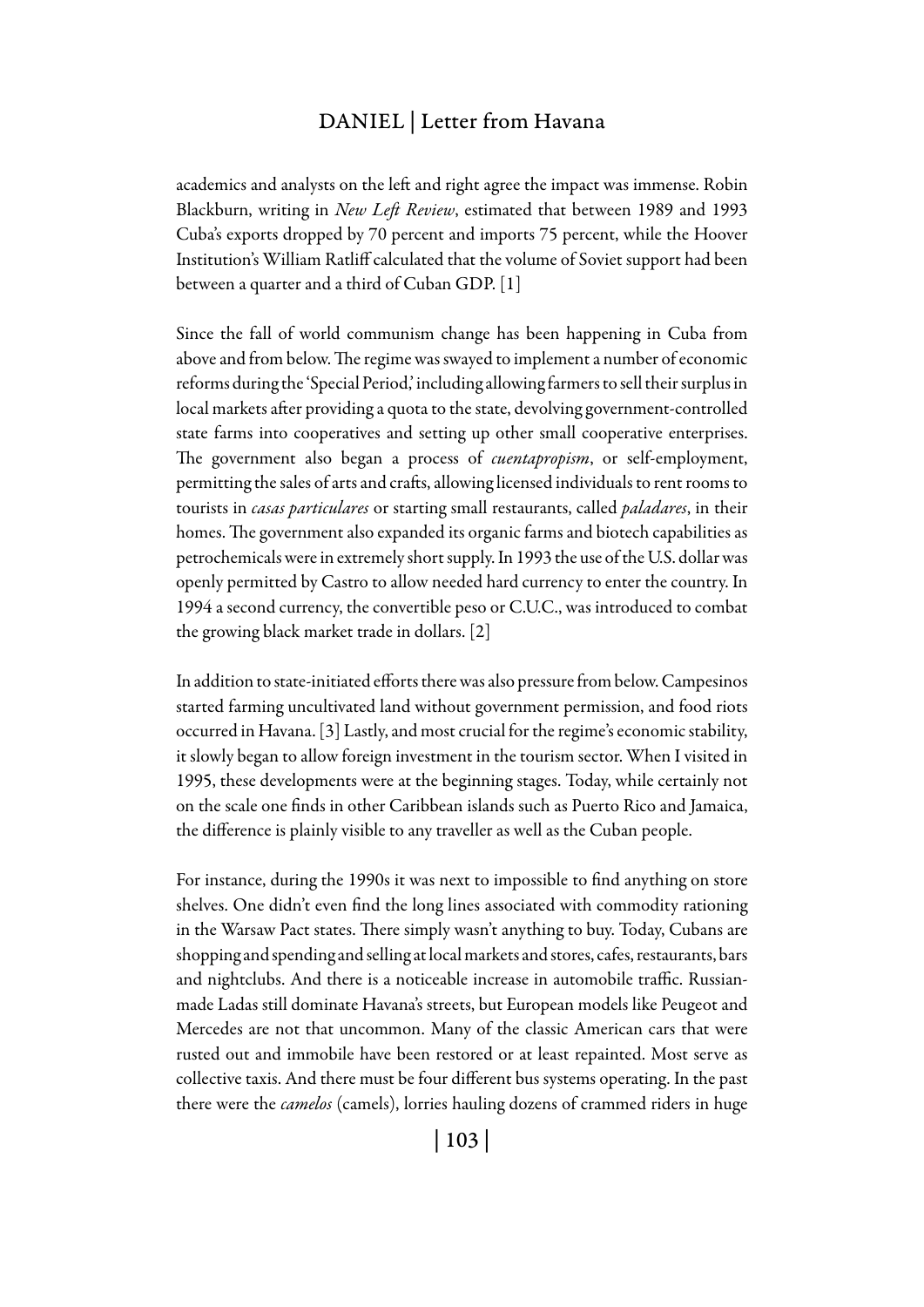## Democratiya 10 | Autumn 2007

extended trailers. Today there are busses from Canada, Italy, and the Netherlands along with the Metrobus system moving Havana commuters. The quintessential Cuban export product, the cigar, is still being produced in government-run factories. But the export and marketing of cigars is handled by a Spanish-French partnership, Altados. [4]

There have been important developments at the level of civil society since the 1990s as well. Independent organizations of agriculturalists and professionals including lawyers, economists, journalists, doctors and librarians have emerged outside the purview of the state. [5] While an independent organization of librarians may seem mundane or even unnecessary in a state like Cuba that prides itself on its public education system, it is an important development in a country lacking freedom of speech protections and where the press is not just rigidly controlled but close to nonexistent. In this context, individuals have established libraries inside their homes at great risk to themselves. In March 2003, after coming under increasing scrutiny, seventy-five independent journalists, pro-democracy activists and independent libraries were imprisoned, books were seized and libraries were shut down. [6]

My wife and I attempted to pay a visit to one of the independent libraries. We were staying in a neighbourhood that was a short walk away and decided to show up unannounced. We rang the doorbell a few times and looked around. I thought, 'Were we followed? Is the apartment being watched?' We considered leaving the books we brought on the doorstep but thought that might not be the best idea. We returned twice but nobody ever answered the door. I found out after I returned to the U.S. that the librarian's husband had recently been released from jail and she was caring for him.

At the state level, the most unpredictable political development is the impending death of *El Jefe*, Fidel Castro. When Dr. Jose Luis Garcia Sabrido first reported in Spain's *El Pais* ( January 2007) that Castro was suffering from gastrointestinitis and that his condition was deteriorating, many Cubans in Miami's expatriate community flocked to the streets in celebration. However, after the initial euphoria, the celebrations subsided in recognition that Fidel's brother, Raul, would be serving as head of state and that Fidel could possibly hang on for a few more years. Regardless, most of the world's people – including Cubans on the Island – know that it is a matter of years, possibly months, before Fidel Castro is dead.

| 104 |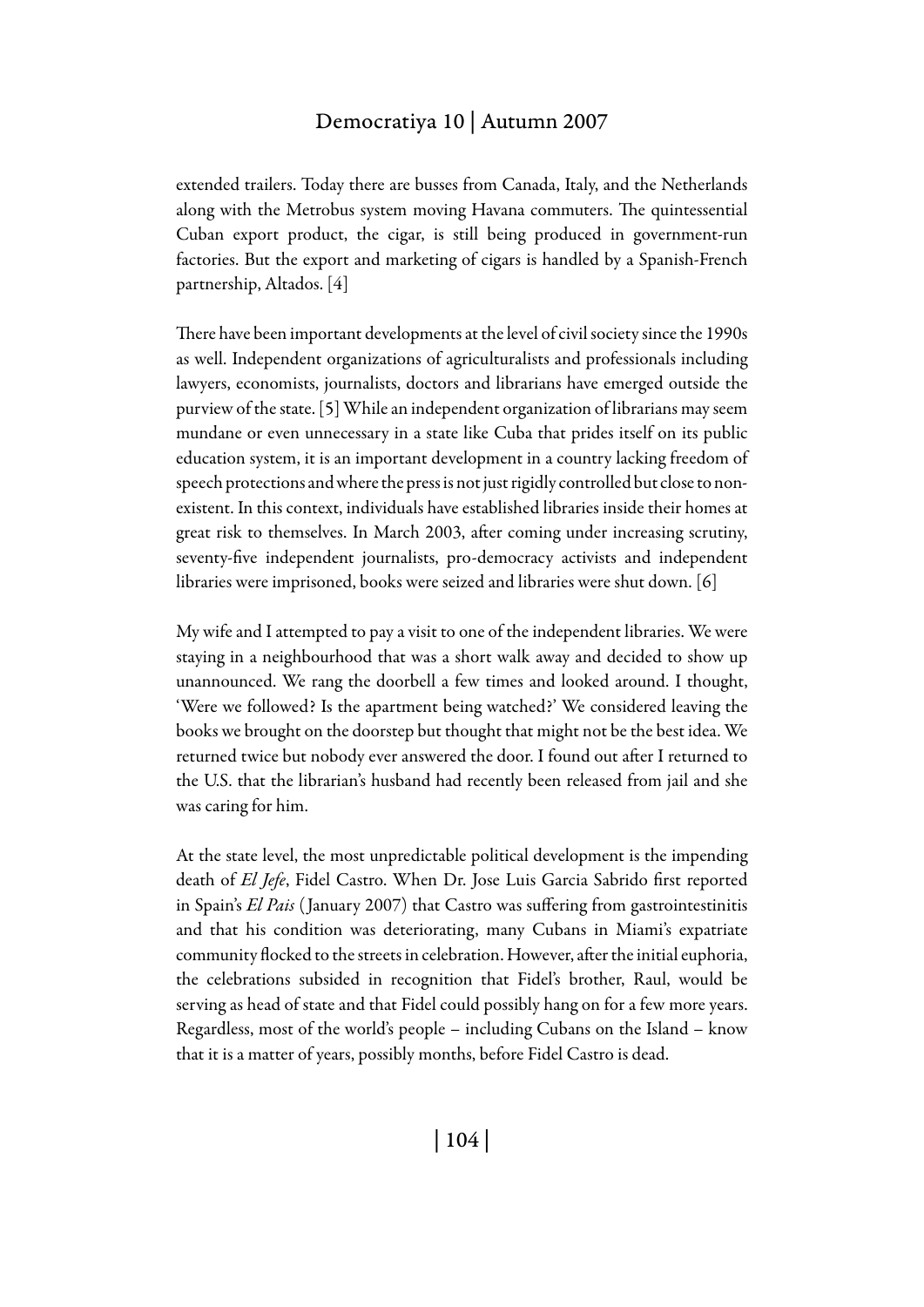### DANIEL | Letter from Havana

What will this mean for Cuba and the Cuban people? As is the case in most countries and with most political leaders, it depends on who you ask. Many employees in the tourism sector are desirous of greater economic liberalization on the island. They are beginning to see the benefits of this in their own lives. The class that correctly perceives it has the most to lose are the functionaries of the state. Their pay checks and standard of living depend on maintaining the status quo. Professionals whom I spoke with, primarily teachers, were less uniform in their expectations. Average earnings are about \$20 CUCs per month (about \$22 U.S.), which means they make less money than many workers in the tourism sector, and some are afraid that their salaries will further decline if the state weakens its control of the economy and the island is subjected to neo-liberal economic policies. This is not an unrealistic expectation given what happened to many professionals in Russia after the collapse of U.S.S.R., although it is not shared by all. Some teachers I spoke with felt that the situation could only get better, and a few confided that eventually free-trade with the United States would help facilitate the return of a real Cuban middle-class rather than a class of government functionaries that exists in its lieu. There is some historical precedent for this. While standard leftist narratives – both endogenous and exogenous – describe Cuba as yet another peripheral banana republic under the thumb of Spanish and Yanqui imperialism, the island's history is far more complex. Prior to the 1959 revolution, while poverty was certainly a visible aspect of rural life, there was a sizable middle-class on the island, especially in the cities.

I see three options, although the historian in me is always loathe to make predictions. But at the risk of being wrong I will. The first two scenarios are the least hopeful. In the short term, an autarkic authoritarian regime under the control of Raul Castro could continue to lumber along, buoyed by cash injections and ideological support from Hugo Chavez' 'Bolivarian Revolution.' [7] Another possibility is that the state manages to maintain strict political control while allowing increasing foreign investment opportunities. This may generically be termed the China model. [8] The third option, and one that I truly hope is implemented in Cuba, is democratic political opening that parallels increasing investment, a process similar to the transition from authoritarian political rule to democracy that occurred in Spain after Francisco Franco's death. [9] The international community can play a positive role in this transition but the U.S. needs to take the first step.

A practical and symbolic first step would be lifting the U.S. blockade and embargo. A second step would be supporting the development of civil society and religious freedom on the Island. As Carlos Alberto Montaner writes, 'The emergence of

| 105 |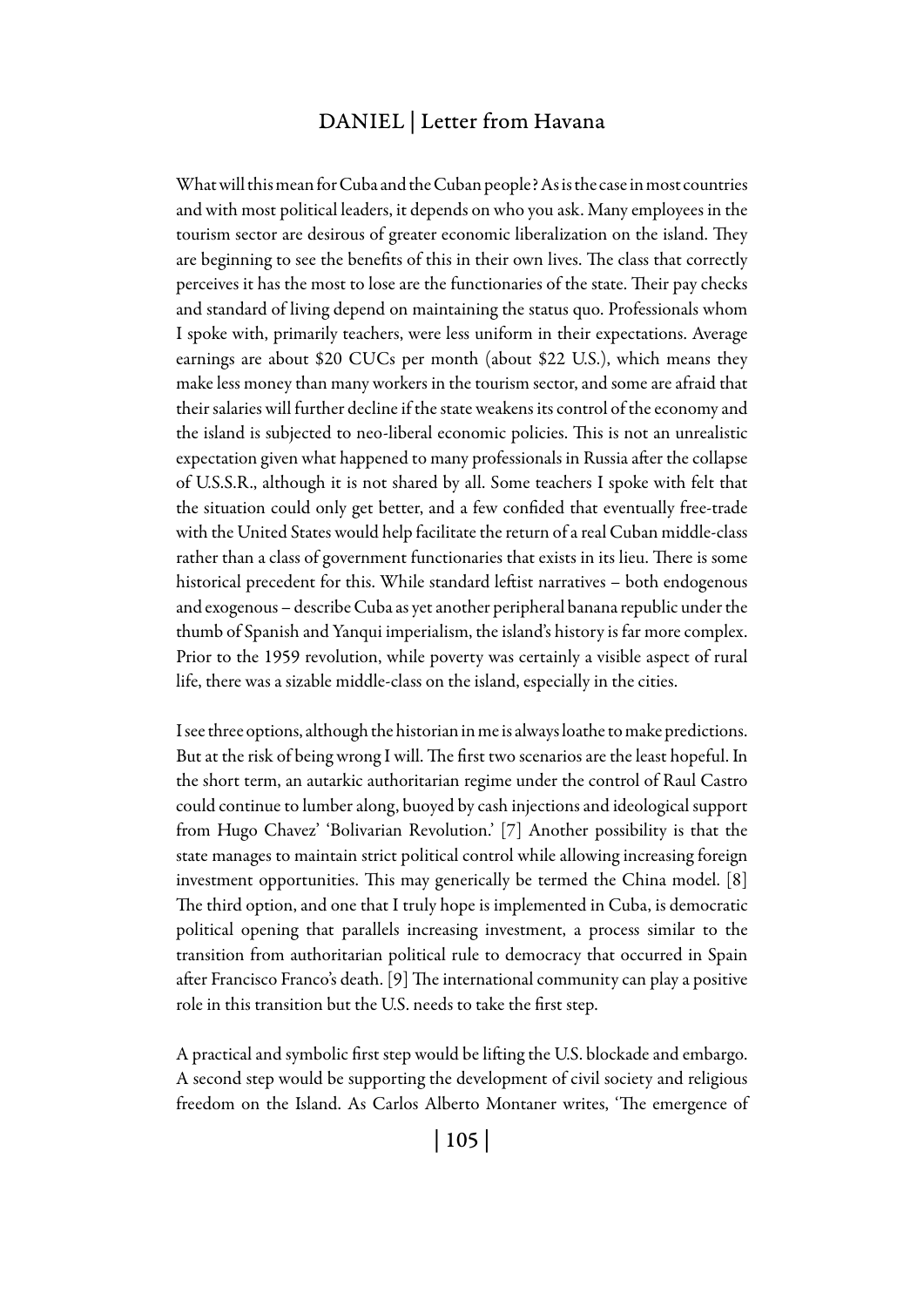#### Democratiya 10 | Autumn 2007

Cuban civil society must be accelerated, cooperation with external dissidents fomented, a pact between internal and foreign democratic elements established, the occupation of any political space ceded by the government attained, and compromise with the reformists within the Castro regime negotiated.' [10] A final step would be encouraging educational and professional exchanges, rather than preventing them, as occurred during the 2006 meeting of the Latin American Studies Association in San Juan, Puerto Rico.

In order to accomplish these goals it may be necessary to marginalize the ultraconservative expatriate voices that long for a violent overthrow of the Castro regime. I realize this is a position many Republicans are reluctant to take for domestic political reasons. Yet the Bush administration has been under increasing pressure from the agricultural and travel sectors as they see European competitors entering the Cuban market. Conservative think-tanks from the libertarian CATO Institute to the hawkish Hoover Institution have made consistent calls for ending the embargo. [11] And a younger and more moderate Cuban voice is emerging in the émigré community, one that is for political and economic détente between Cuba and the U.S. while still remaining highly critical of the Castro regime. While Ratliff argues that the crackdowns of 2003 effectively 'decapitated' the democracy movement, Montaner counters, 'It is possible to state that no other communist nation, with the possible exception of Poland, has ever counted on such a wellnurtured and varied opposition as that which today exists in Cuba. When the moment arrives, the pressure applied by civil society will break open the dams.' [12] Changes are indeed coming to the island, voices from the outside can play a positive role, but the political direction Cuba chooses is ultimately the decision of the Cuban people.

Evan Matthew Daniel is a Ph.D. candidate studying history and political science at the New School for Social Research, an archivist at the Tamiment Library/Robert F. Wagner Labor Archives, New York University and a signatory to the *Euston Manifesto*.

#### References

Blackburn, Robin 2000, 'Cuba under the Hammer,' *New Left Review* 4, July-August: 5-36. Halliday, Fred 2006, 'Fidel Castro's Legacy: Cuban Conversations,' Open Democracy http://www. opendemocracy.net/globalization/castro\_3855.jsp.

| 106 |